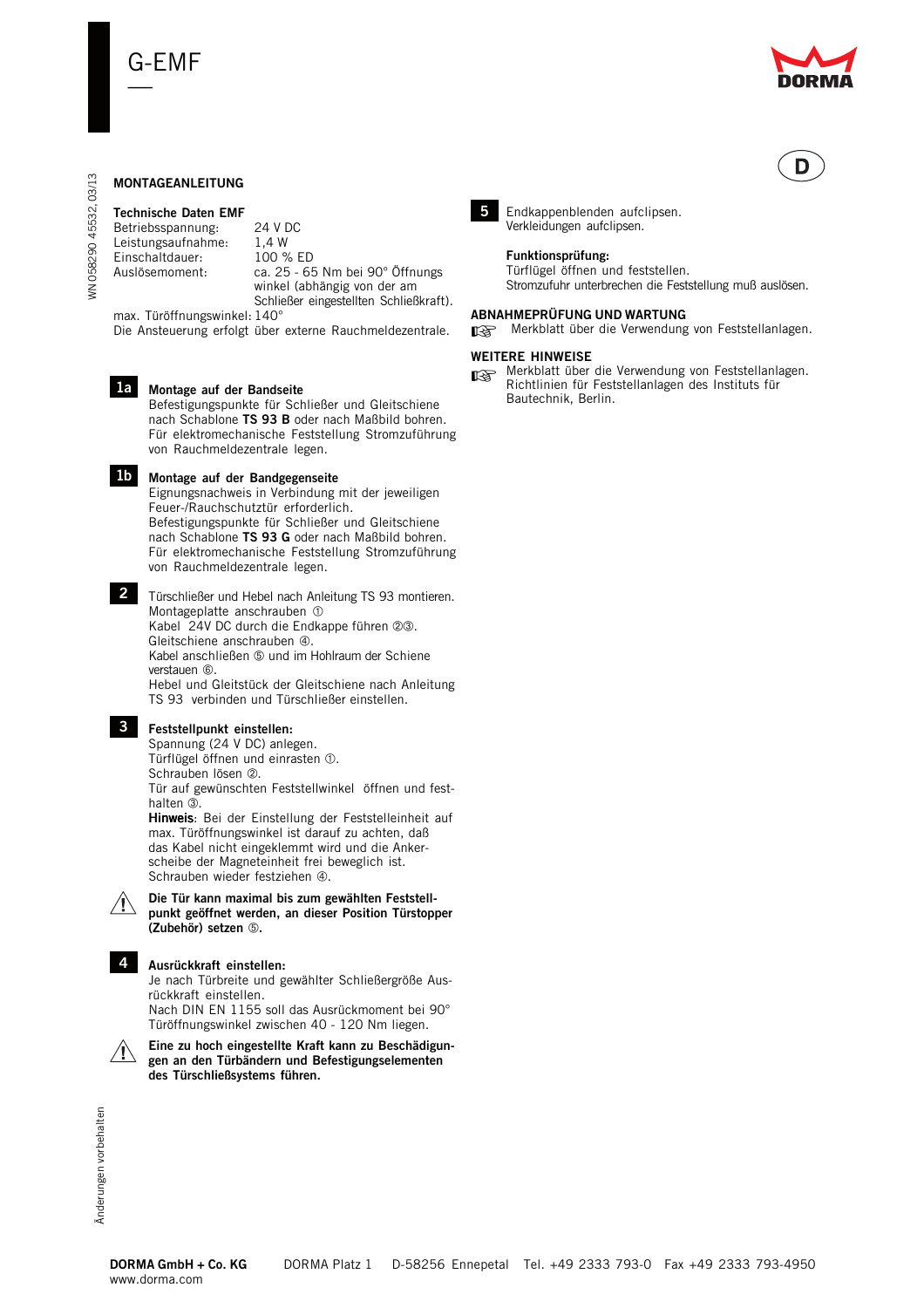

# **FIXING INSTRUCTIONS**

### **Technical Data EMF**

Operating voltage: 24 V DC<br>Power input: 1.4 W Power input: Rated for continuous duty: 100 % ED Release torque: approx. 25 - 65 Nm at an

opening angle of 90° (dependent upon the strength setting of the door closer)<br>max. 140°

Door opening angle: The unit is controlled by an external smoke detector.

# **1a** Installation on the pull side (hinge side)

Drill fixing points for closer and slide channel using template **TS 93 B** or as per dimensioned drawing. For electro-mechanical hold-open, wire in power supply from the smoke detector.

**Ib** Installation on the push side (opposite hinge side) A separate approval certificate may be required in conjunction with the fire/smoke door concerned ( e.g. where DIN standards apply) – check local regulations.

Drill fixing points for closer and slide channel using template **TS 93 G** or as per dimensioned drawing. For electro-mechanical hold-open, wire in power supply from the smoke detector.

2 Install door closer and arm as specified in the fixing instructions for the TS 93.

Fit mounting plate  $\mathbb O$ . Lead the 24 DC cable through the end cap 23. Fix the side channel  $\Phi$ .

Connect cable 5 and stow in the hollow chamber of the slide channel  $@.$ 

Connect the arm and slide shoe of the slide channel as per TS 93 instructions, and adjust door closer settings.



# **Setting the hold-open point: 3**

Switch on power supply (24 V DC). Open door leaf and engage hold-open  $\odot$ . Loosen screws 2. Open door to required hold-open angle and secure in this position 3.

**Note:** When adjusting the hold-open device to the maximum door angle, ensure that the cable is not caught or jammed and that the anchor disc of the magnetic unit can freely move. Re-tighten screws ➃.

#### **The door cannot be opened beyond the holdopen point; fix a door stop at this position .**

# **Setting the pull-off force: 4**

Adjust the pull-off force to suit the door width and size of door closer.

EN 1155 states that the release torque at 90° door opening angle should be between 40 and 120 Nm.

**If the pull-off force is set too high, damage might occur at the hinges and the fixings of the door closer system.**



**5** Clip on end cap trims. Clip cover into position.

#### **Functional checks:**

Open the door and engage hold-open. Interrupt the power supply and ensure that the holdopen mechanism releases the door.

#### **FINAL INSPECTION AND MAINTENANCE**

 $\Box$  See instruction sheet relating to the use and<br>application of hold-onen device systems  $\Box$ application of hold-open device systems.1)

### **FURTHER INFORMATION**

See instruction sheets relating to the use and<br>annication of hold-open systems<sup>1)</sup> application of hold-open systems<sup>1)</sup>. See guidelines for hold-open systems<sup>1)</sup> published by the Institute for Building Technology, Berlin, or equivalent national guidelines.

1) Some documents are only printed in German as they refer exclusively to the German market.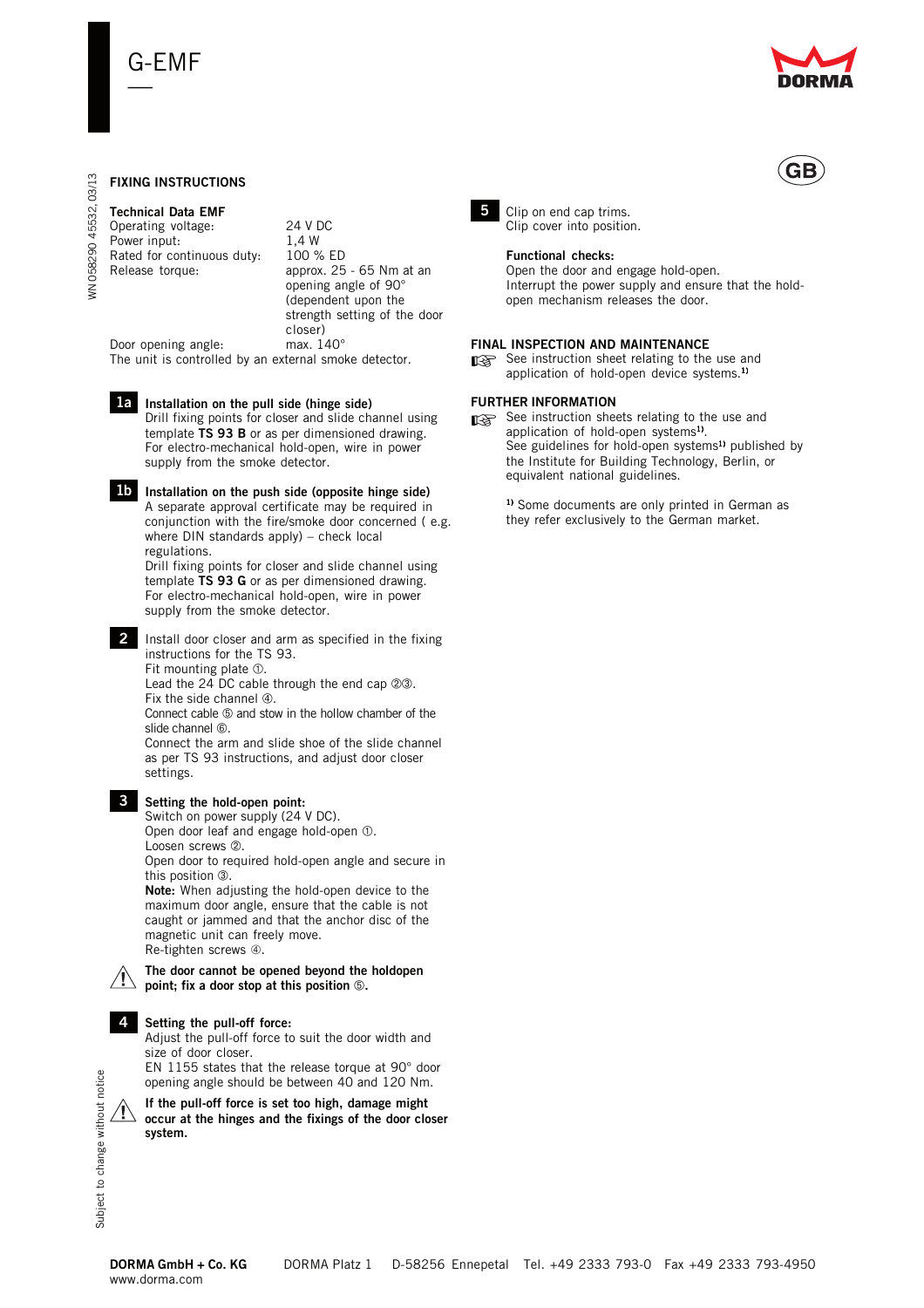

F

# **NOTICE DE MONTAGE**

# **Caractéristiques techniques EMF**<br>Tension de service: 24 V CC / 48 V CC

Tension de service: 24 V CC / 48 V<br>Puissance absorbée: 1.4 W / 2.2 W Puissance absorbée. Durée de mise en circuit: 100 % ED<br>Couple de déclenchement: env. 25 à 65 Nm pour un Couple de déclenchement:

angle d'ouverture de 90° (en fonction du réglage de la force de fermeture du ferme-porte).

Angle d'ouverture de la porte: 140° maxi. Le système est commandé par une centrale incendie externe.

#### **Montage côté paumelles 1a**

Percer les points de fixation du ferme-porte et de la glissière selon le gabarit **TS 93 B** ou selon le plan côté. Installer l'alimentation électrique provenant de la centrale incendie pour l'arrêt électromécanique.

#### **Montage côté opposé aux paumelles 1b**

Un certificat d'homologation relatif à la porte coupefeu ou pare-flammes correspondante est nécessaire. Percer les points de fixation du ferme-porte et de la glissière selon le gabarit **TS 93 G** ou selon le plan côté.

Installer l'alimentation électrique provenant de la centrale incendie pour l'arrêt électromécanique.

Monter le ferme-porte et le bras conformément aux **2** instructions de montage du TS 93. Visser la plaque de montage  $\odot$ .

Passer le câble 24/48 V CC dans l'embout 23. Visser la glissière 4.

Raccorder le câble ® et l'introduire dans le creux du rail  $\circledcirc$ . Assembler le bras et le coulisseau de la glissière

conformément aux instructions de montage du TS 93 et régler le ferme-porte.

# **Réglage du point d'arrêt: 3**

Mettre sous tension (24/48 V CC). Ouvrir le vantail et le bloquer  $\odot$ . Desserrer les vis 2.

Ouvrir la porte selon l'angle d'ouverture souhaité et l'immobiliser 3.

**Remarque :** Au réglage du dispositif d'asservissement sur l'angle d'ouverture de porte max., veiller à ce que le câble ne soit pas coincé et à ce que la plaque d'ancrage de l'unité magnétique reste mobile. Resserrer les vis à fond ➃.



# **point d'arrêt choisi, installer un butoir de porte à cet endroit .**

**La porte peut être ouverte au maximum jusqu'au**

**Réglage de la force de rétention:** Régler la force de rétention en fonction de la largeur de porte et de la taille du ferme-porte souhaitée. Suivant la norme DIN EN 1155, la force de rétention doit se situer entre 40 et 120 Nm (mesurée porte ouverte à 90°).

**Un réglage trop élevé de la force risquerait d'entraîner une détérioration des paumelles et / ou des éléments de fixation du ferme-porte.**



Enclipser les caches d'extrémité. Enclipser l'habillage.

#### **Essai de fonctionnement:**

Ouvrir le vantail et le bloquer. Couper l'alimentation électrique, l'arrêt doit se déclencher.

#### **ESSAI DE RECEPTION ET ENTRETIEN**

ESSAI DE RECEPTION ET ENTRETIEN<br>
■ Notice sur l'utilisation de dispositifs<br>
d'asservisement d'asservissement.

### **AUTRES CONSIGNES**

mes sur les dispositifs d'asservissement de l'Institut allemand nour la technique de bâtime l'Institut allemand pour la technique de bâtiment de Berlin.



WN 058290 45532, 03/13

**VN 058290** 

45532,

03/13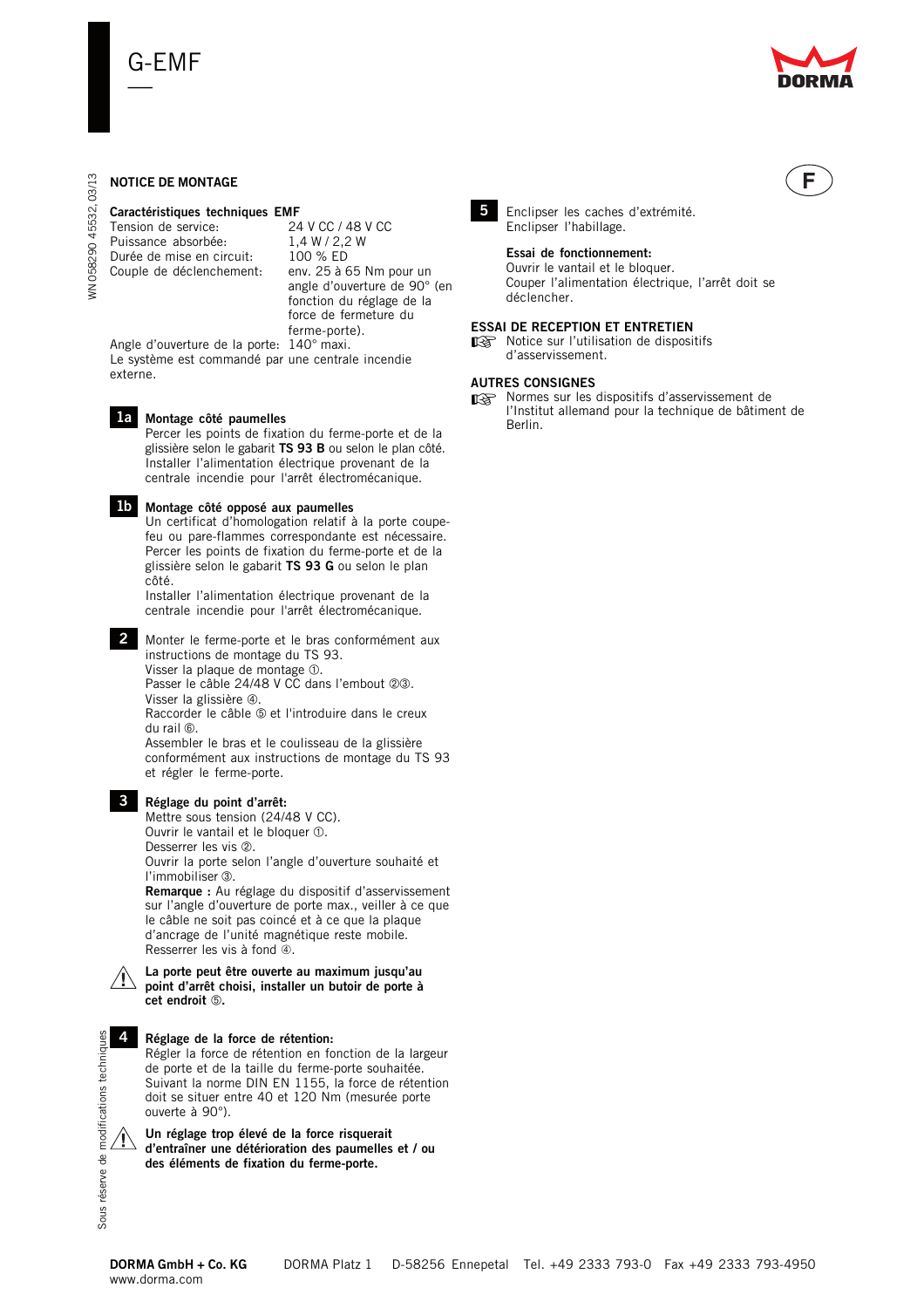

# **MONTAGEHANDLEIDING**

# **Technische specificaties EMF**<br>Bedriifsspanning: 24 V DC

Bedrijfsspanning: Vermogensopname: 1,4 W<br>Inschakelduur: 100 % ED Inschakelduur:

Uittrekmoment: ca. 25 - 65 Nm bij 90° openingshoek (afhankelijk van de op de dranger ingestelde sluitkracht).

max. deuropeningshoek: 140° De aansturing geschiedt via een externe rookmeldcentrale.



WN 058290 45532, 03/13

**VN 058290** 

45532,

03/13

**Montage aan de scharnierzijde 1a**

Bevestigingspunten voor deurdranger en glijarm volgens sjabloon **TS 93 B** of maatschema voorboren. Voor elektromechanische vastzetting voedingskabel vanaf de rookmeldcentrale aanleggen.

### **Montage aan de dagzijde 1b**

Goedkeuring van de lokale brandpreventieofficier voor toepassing op brand- en rookwerende deuren is tevens vereist. Bevestigingspunten voor deurdranger en glijarm

volgens sjabloon **TS 93 G** of maatschema voorboren. Voor elektromechanische vastzetting voedingskabel vanaf de rookmeldcentrale aanleggen.

Deurdranger en hoofdarm volgens handleiding TS 93 **2** monteren. Montageplaat opschroeven  $\Phi$ . Kabel 24V DC door de eindkap steken 23. Glijarm vastschroeven 4. Kabel aansluiten 5 en in de holle ruimte van de arm wegwerken  $6$ . Hoofdarm volgens handleiding TS 93 met het glijstuk verbinden en de deurdranger afstellen.

# **Vastzetpunt instellen: 3**

Spanning (24V DC) inschakelen. Deur openen en vastzetten 1. Schroeven losdraaien 2. Deur tot gewenste vastzethoek openen en vasthouden 3. Aanwijzing: Bij instelling van de vastzetinrichting op de max. deuropeningshoek erop letten dat de kabel niet bekneld raakt en de ankerschijf van de magneeteenheid vrij bewegelijk is. Schroeven opnieuw vastdraaien ➃.

**De deur kan tot maximaal het gekozen vastzetpunt worden geopend, in deze positie moet achter de deur een deurbuffer worden geplaatst .**

### **Uittrekkracht instellen: 4**

Uittrekkracht afhankelijk van deurbreedte en gekozen drangergrootte instellen. Conform DIN EN 1155 dient het uittrekmoment bij 90° deuropeningshoek tussen 40 - 120 Nm te liggen.

**Een te hoog ingestelde uittrekkracht kan tot beschadiging van scharnieren en bevestigingsmiddelen van het deursluitsysteem leiden.**



5 Eindkappen opsteken. Afdekkappen vastklikken.

# **Functiebeproeving:**

Deur openen en vastzetten Voedingspanning onderbreken, de vastzetting schakelt zich uit, de deur moet nu sluiten.

#### **FUNCTIEBEPROEVING EN ONDERHOUD**

T⊛ Circulaire inzake het gebruik van vastzetinrichtingen.

### **OVERIGE INSTRUCTIES/VOORSCHRIFTEN**

■ Richtlijnen voor vastzetinrichtingen van het Institut<br>für Bautechnik, Berliin. für Bautechnik, Berlijn.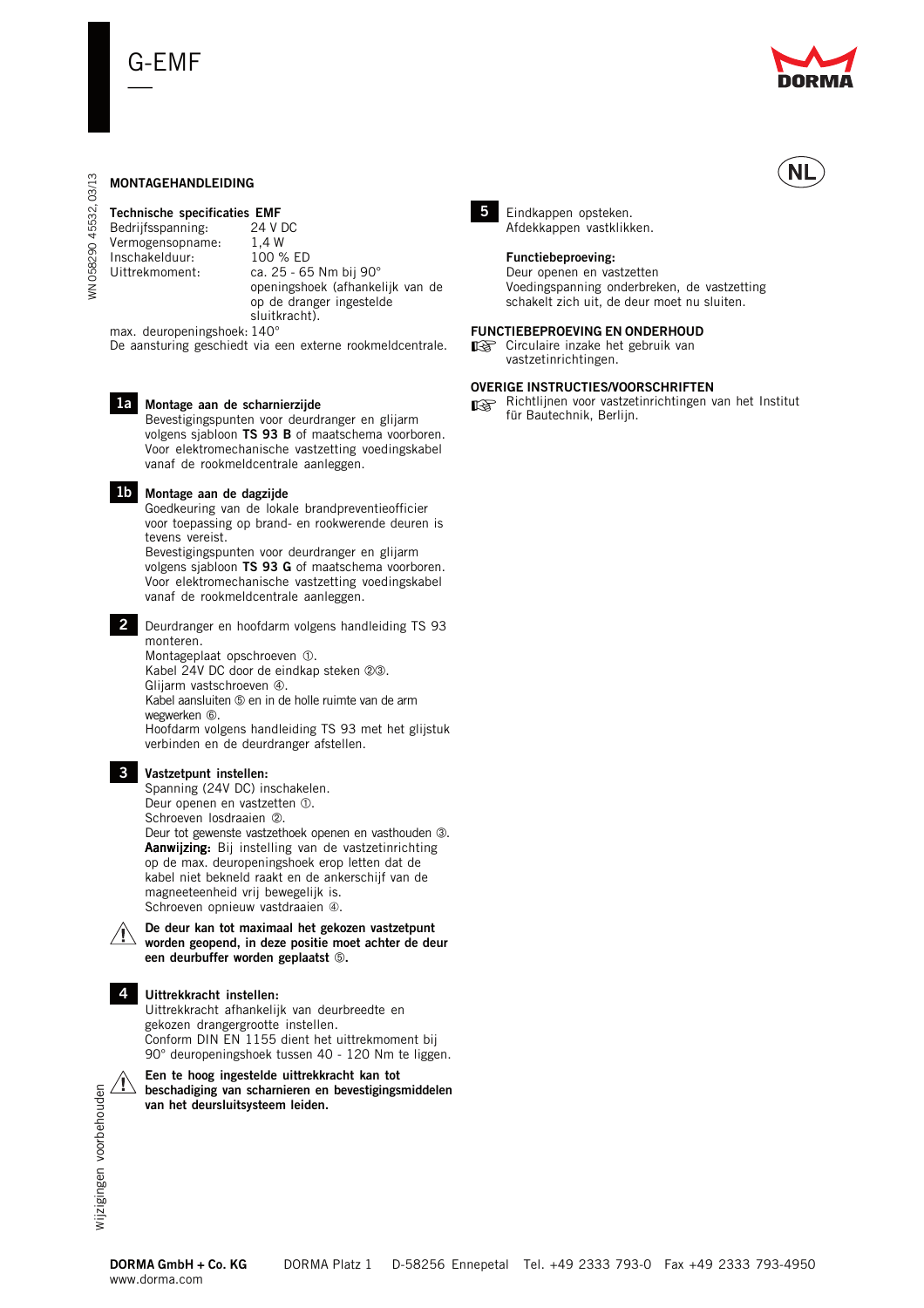

# **ISTRUZIONI DI MONTAGGIO**

# **Dati tecnici EMF**

WN 058290 45532, 03/13

WN 058290 45532, 03/13

| Tensione di esercizio:                   | 24V DC                        |
|------------------------------------------|-------------------------------|
| Potenza in ingresso:                     | 1.4 W                         |
| Testato per l'utilizzo continuo: 100% ED |                               |
| Coppia:                                  | ca. 25-65 Nm ad un angolo     |
|                                          | di apertura circa 90°         |
|                                          | (secondo la forza di chiusura |
|                                          | applicata al chiudiporta)     |
| Angolo di apertura:                      | max. $140^\circ$              |

Possibilità di controllo tramite utilizzo di un rilevatore di fumo esterno.

#### **Installazione lato a tirare (lato cerniere) 1a** I punti di fissaggio per il chiudiporta e la slitta sono ricavati usando la dima di foratura del **TS 93 B**. Il fermo elettromeccanico può essere combinato con la centralina di alimentazione o ad rilevatori di fumo.

**Installazione lato a spingere (lato opposto cerniere) 1b** Un diverso certificato può essere richiesto insieme alla porta tagliafuoco/fumo (ed esempio dove le normative DIN standard sono applicate) – Verificare le normative locali.

I punti di fissaggio per il chiudiporta e la slitta sono ricavati usando la dima di foratura del **TS 93 G**. Il fermo elettromeccanico può essere combinato con la centralina di alimentazione o ad rilevatori di fumo.

2 Installare chiudiporta e slitta come da istruzioni del TS 93.

Avvitare la piastra di montaggio  $\odot$ . Il cavo a 24V DC deve passare attraverso il tappo laterale 23. Fissare la slitta ➃. Collegare il cavo  $\circledcirc$  al morsetto posto nella slitta  $\circledcirc$ .

Collegare il braccio al chiudiporta e alla slitta secondo le istruzioni riportate sul TS 93.

# **Regolazione del punto di arresto 3**

Inserire la tensione (24V DC) Aprire l'anta e farla scattare in posizione  $\mathbb O$ . Svitare le viti 2

Aprire la porta sull'angolazione desiderata e tenerla ferma 3.

Avviso: nell'impostazione dell'unità di arresto all'angolo massimo di apertura della porta si deve fare attenzione che il cavo non venga schiacciato e che i dischi di ancoraggio dell'unità del magnete si muovano liberamente. Serrare le viti 4.

#### **La porta non potrà essere aperta oltre la gradazione di fermo impostato, prevedere l'utilizzo di un fermaporta a pavimento .**

# **Regolazione resistenza del fermo: 4**

La forza di resistenza del fermo dipende dalla larghezza dell'anta. La Normativa EN 1155 dice che per un angolo di 90° la forza sviluppata in chiusura è compresa tra i 40 e 120 Nm

**Se la resistenza è troppo elevata può causare problemi alle cerniere e al sistema di fissaggio del chiudiporta.**



Agganciare tappi laterali **5**Agganciare copertura slitte.

# **Test di funzionamento:**

Aprire la porta fino all'aggancio del fermo, interrompere la tensione e verificare che il fermo rilasci la porta.

# **ISPEZIONE FINALE E MANUTENZIONE**

STERIORE I INALE E MARO LENZIONE<br>■ Vedere il foglio di istruzioni relativo l'uso e<br>"applicazione del formo <sup>1)</sup> l'applicazione del fermo 1)

# **ULTERIORI INFORMAZIONI**

ישראליבודו היא היא בישראלי באיים של ישראלי באיים של ישראלי באיים של ישראלי בא<br>ישראלי פון interval istruzioni relativo l'uso e l'applicazione del fermo 1) Consultare le linee giuda pubblicate dall'istituto di tecnologia di Berlino<sup>1)</sup> o le equivalenti regolamentazioni locali.

> <sup>1)</sup> alcuni documenti sono stampati in lingua tedesca esclusivamente per il mercato locale.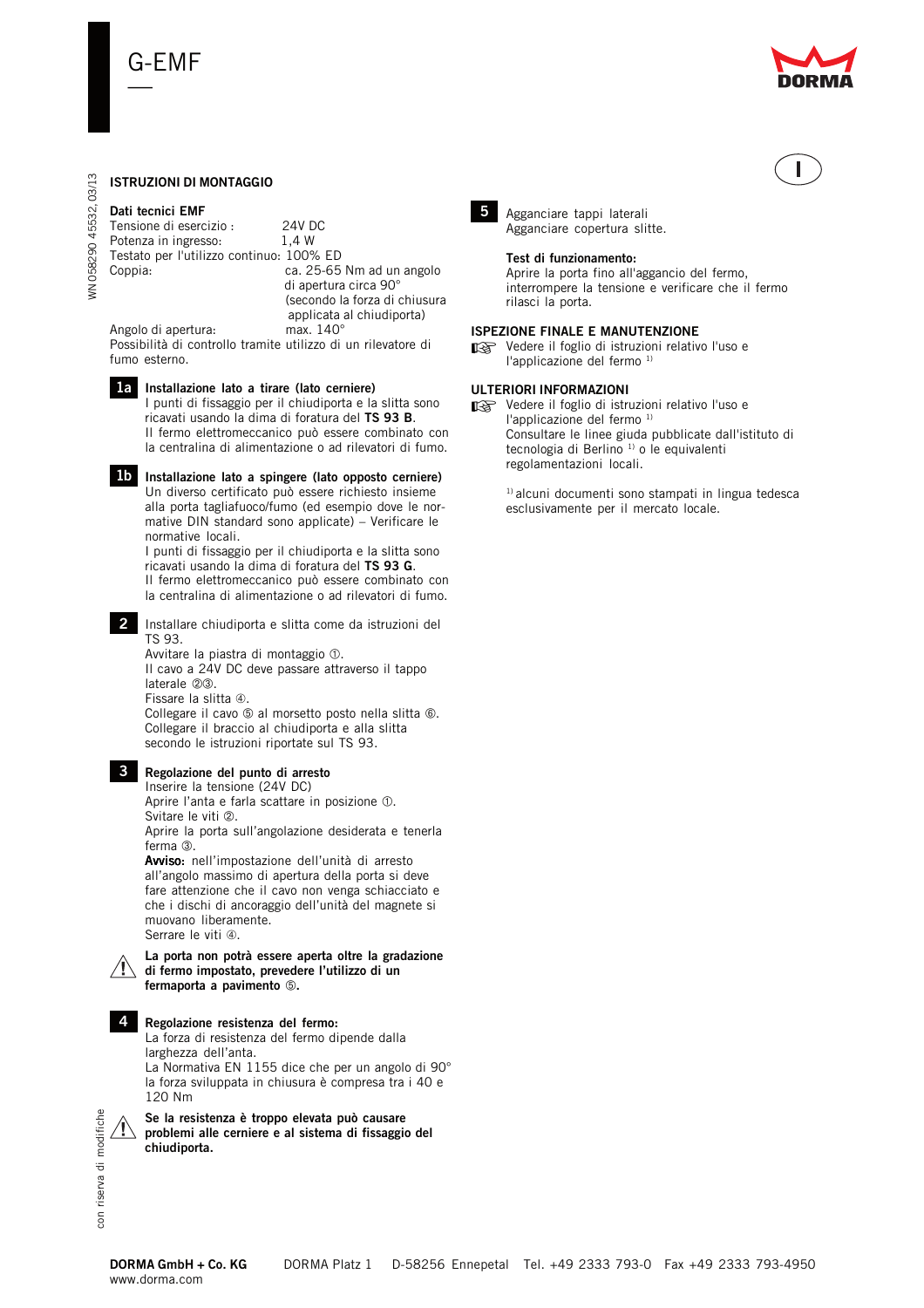

**E**

# **INSTRUCCIONES DE MONTAJE**

**Datos técnicos EMF** Tensión de trabajo: 24 V DC Consumo de energía: 1,4 W Garantizado para funcionamiento continuo: 100 % ED Momento de liberación: Aprox. 25 a 65 Nm con un ángulo de apertura de 90º dependiendo del ajuste de fuerza del cierrapuertas) Angulo de apertura de la puerta: 140º max.

La unidad está controlada por un detector de humos externo.



**Instalación en el lado de bisagras 1a**

Taladrar los puntos de fijación del cierrapuertas y la guía de acuerdo con la plantilla del **TS 93 B** o el croquis dimensional. Para modelos con retención electromecánica hacer

el cableado para la conexión del detector de humos.

# **Instalación en el lado opuesto a bisagras. 1b**

Puede requerirse un certificado de aprobación específico en combinación con con la puerta contra incendios de que se trate. (p.e. cuando se aplican las normas DIN). Verificar las normativas locales. Taladrar los puntos de fijación del cierrapuertas y la guía de acuerdo con la plantilla del **TS 93** G o el croquis dimensional.

Para modelos con retención electromecánica hacer el cableado para la conexión del detector de humos.

2 Instalar el cierrapuertas y el brazo como se especifica en las instrucciones de montaje del TS 93. Atornille la placa de montaje  $\Phi$ . Llevar el cable de 24 V cc a través de la tapa l ateral 23.

Fijar la guía 4.

Conectar el cable  $\circledast$  y meterlo en el hueco de la guía  $\circledast$ . Conectar el brazo y la pista de la guía según las instrucciones del TS 93, y realizar los ajustes del cierrapuertas.



# **Ajuste del punto de retención 3**

Conectar la corriente eléctrica (24 V cc) Abrir la hoja y enclavar la retención  $\mathbb O$ . Aflojar los tornillos 2. Abrir la puerta hasta el punto de retención requerido y asegurar en esta posición 3. Nota: al ajustar la unidad de fijaciòn al ángulo máx. de apertura de la puerta se debe prestar atención para que el cable no quede oprimido y que la placa de anclaje de la unidad magnética pueda moverse

libremente. Volver a apretar los tornillos ➃.



**La puerta no puede abrirse más allá del punto de retención; montar y tope de puerta en ese punto .**

# **Ajuste de la fuerza de cierre.**

Ajustar la fuerza de cierre de acuerdo con la anchura de la hoja y el tamaño del cierrapuertas. La norma EN 1155 fija que el momento de liberación a un ángulo apertura de 90º debe estar entre 40 y 120 Nm.



**4**

**Si la fuerza de cierra se ajusta demasiado alta, se pueden producir daños n las bisagras y en las fijaciones del cierrapuertas.**



5 Ajustar las tapas laterales. Ajustar la cubierta.

> **Comprobaciones de funcionamiento** Abrir ambas hojas y enclavar la retención. Desconectar la corriente eléctrica y asegurarse de que el mecanismo de retención libera la puerta.

# **INSPECCION FINAL Y MANTENIMIENTO**

Ver la hoja de instalación relativa al uso y aplicación

☞ de sistemas de retención.1)

# **MAS INFORMACION**

Ver las instrucciones para sistemas de retención

☞ publicadas por el Instituto de Tecnología de la Construcción de Berlín<sup>1</sup> o regulaciones nacionales equivalentes.

> 1) Algunos documentos están publicados solamente en alemán ya que solo se refieren al mercado de Alemania.

03/13 WN 058290 45532, 03/13 45532, **VN 058290**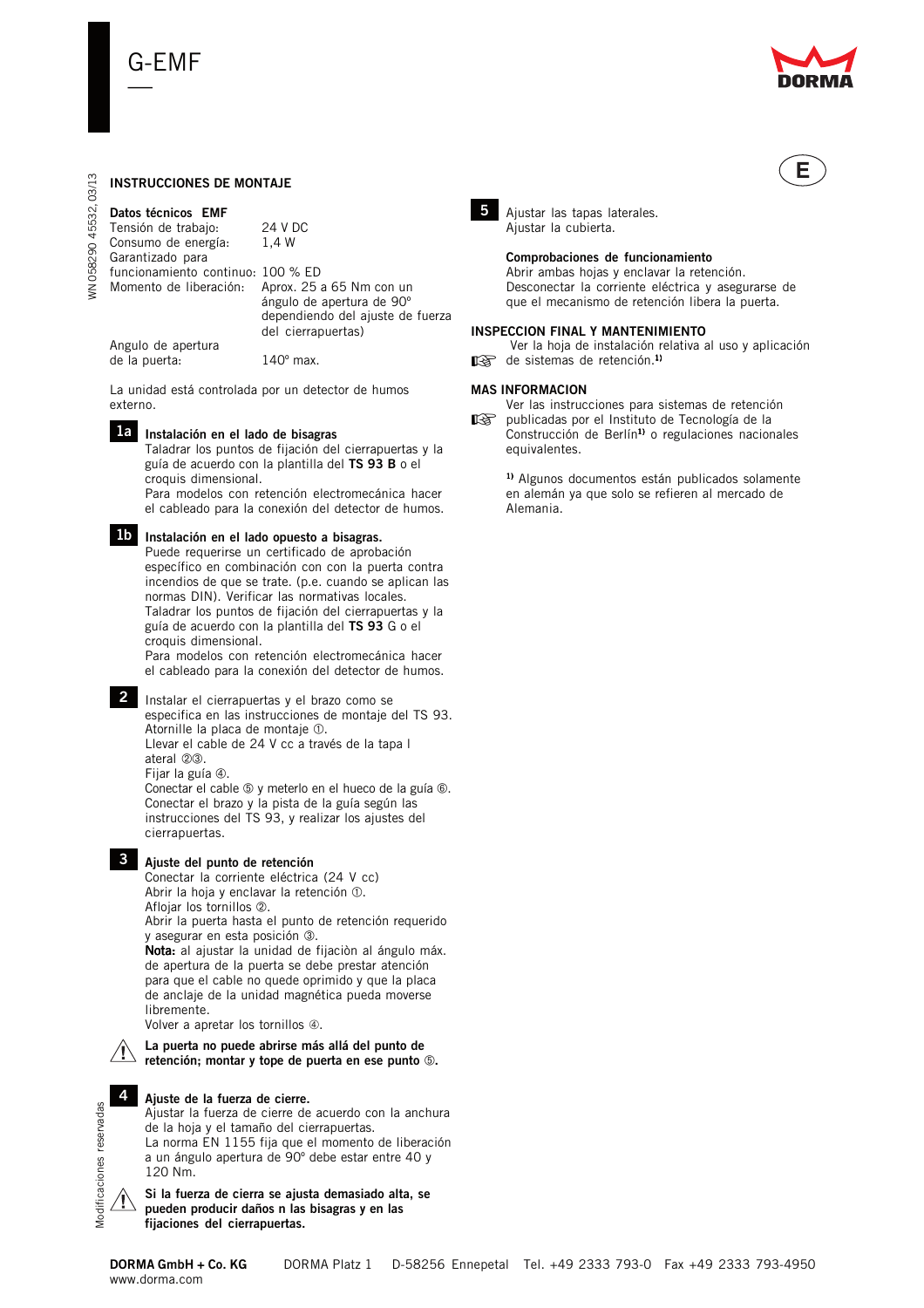

# **MONTERINGSANVISNING**

# **Tekniska data EMF** Driftspänning: 24 V DC<br>Effektförbrukning: 1.4 W Effektförbrukning: Inkopplingstid: 100 % ED<br>Utlösningsmoment: ca 25 - 65

WN 058290 45532, 03/13

**VN 058290** 

45532,

03/13

ca 25 - 65 Nm vid 90° öppningsvinkel (beroende på den på dörrstängaren inställda stängningskraften).

Max dörröppningsvinkel: 140° Funktionen styrs från en extern rökdetektorcentral (t ex DORMA RMZ).



Montering-shål för dörrstängare och glidskena borras enl.mall **TS 93 B** eller måttskiss. Förbered kabeldragningen för den elektromekaniska uppställningen från rökdetektorcentralen.

**Montering på anslagssidan 1b**

Lämplighetsintyg krävs tillsammans med respektive brand/rökskyddsdörr.

Montering-shål för dörrstängare och glidskena borras enl.mall **TS 93 G** eller måttskiss.

Förbered kabeldragningen för den elektromekaniska uppställningen från rökdetektorcentralen.

Montera dörrstängare och arm enligt anvisning TS 93. **2** Skruva fast monteringsplatta 1. För kabeln 24V DC genom ändkåpan 23. Skruva fast glidskenan  $@.$ Anslut kabeln ® och göm den innanför ändstycket ®. Förbind glidskenans arm och glidstycket enligt anvisning TS 93 och justera dörrstängaren.

# **Inställning av uppställningspunkten: 3**

Lägg på spänning (24 V DC). Öppna dörrbladet och snäpp in glidklotsen . Lossa skruvarna 2.

Öppna dörren till önskad uppställningsvinkel och håll fast den där 3.

**Observera:** När uppställningsanordningen ställs in på max. dörröppningsvinkel är det viktigt att kabeln inte kläms fast och att magnetenhetens ankarbricka är fritt rörlig.

Drag åter fast skruvarna ➃.



**Dörren kan maximalt öppnas till den inställda uppställningspunkten. I detta läge skall dörrstopp monteras .**



# **Inställning av kopplingskraften: 4**

Ställ in kopplingskraften allt efter dörrbredd och storleken på vald dörrstängare. Enligt DIN EN 1155 skall kopplingsmomentet vid 90° dörröppningsvinkel ligga mellan 40 - 120 Nm.





# **DORMA Sverige AB**

Datavägen 20 S-43632 Askim Tel. +46 31/28 95 20 Fax +46 31/28 17 39



Tryck på gavlarna. Tryck på täckkåpan.

**5**

### **Funktionsprovning:**

Öppna och ställ upp dörrbladet. Bryt strömtillförseln, varvid uppställningen måste lösa ut.

### **LEVERANSBESIKTNING OCH UNDERHÅLL**

ELLENGTROMATIONSBLAD OVER ANVÄNDINGEN AV UNDER AVENUEFNATELY<br>
INFORMATION IN ENGINEERINGEN AV UNDER AVENUEFNATELY<br>
INFORMATION IN ENGINEERINGEN AV UNDER AVENUEFNATELY uppställningsanordningar.

# **YTTERLIGARE ANVISNINGAR**

THE START FOR UPPSTÄLLEN ER UPPSTÄLLEN ER EN DEUT-<br>
■ Riktlinjer för uppställningsanordningar från Deut-<br>
sches Institut für Bautechnik Berlin sches Institut für Bautechnik, Berlin.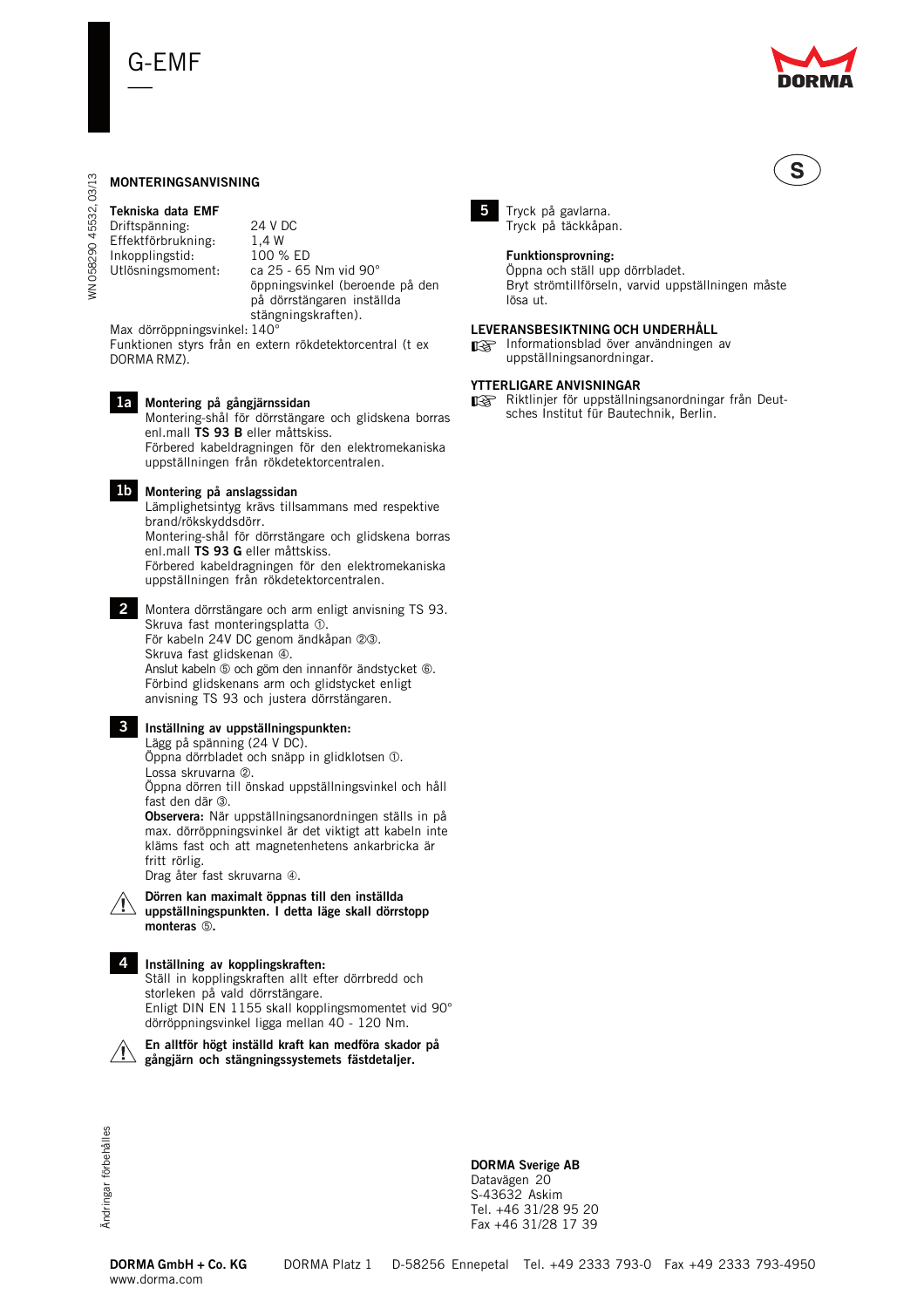

N

# **MONTERINGSVEILEDNING**

# **Tekniske data EMF**

WN 058290 45532, 03/13

**WN 058290** 

45532,

03/13

Driftsspenning: 24 V DC<br>Inngangseffekt: 1.4 W Inngangseffekt: Innkoblingsvarighet: 100 % ED Utløsermoment: ca. 25 - 65 Nm ved 90°

Åpningsvinkel (avhengig av innstilt

lukkekraft på dørlukker).

Maks. døråpningsvinkel: 120° Styring skjer over eksterne røykvarslersentraler (f.eks. DORMA RMZ).

#### **Montering på hengselside 1a**

Bor festepunkt for lukker og glideskinne etter sjablon **TS 93 B** eller vedlagte mål.

For elektromekanisk stopper legges strømtilførsel fra røykvarslersentralen.



# **Montering på karmside 1b**

Egendokumentasjon på den til enhver tid rådende brann- /røyksdør kreves.

Bor festepunkt for lukker og glideskinne etter sjablon **TS 93 G** eller vedlagte mål.

For elektromekanisk stopper legges strømtilførsel fra røykvarslersentralen.

Monter dørlukker og arm etter anvisning TS 93. **2** Skru på monteringsplaten  $\Phi$ . Før kabel 24V DC gjennom endekappen 23. Skru fast glideskinnen 4. Koble til kabel  $\circledS$  og pakk den inn i skinnens hulrom  $\circledS$ . Forbind glideskinnens arm og glidestykke etter

anvisning TS 93 og still inn dørlukker.



#### **Sett inn stoppunkter: 3**

Koble inn spenning (24 V DC). Åpne dørbladet og sett det fast  $\mathbb O.$ Løsne skruene Åpne døren til ønsket stoppvinkel og hold den fast 3. **Merknad:** Ved innstilling av festeanordningen på maks. døråpningsvinkel skal du sørge for at kabelen ikke klemmes fast og at ankerskiven til magnetenheten kan beveges fritt. Fest skruene igjen ➃.



#### **Døren kan kun åpnes til fastsatte stoppunkt, sett**

**dørstopperen på dette punktet .**

### **Still inn åpningsstyrken: 4**

Åpningsstyrken stilles inn alt etter dørbredde og valgt lukkestørrelse.

I følge DIN EN 1155 skal åpningsmomentet ved 90° åpningsvinkel ligge mellom 40 - 120 Nm.



# **En for høyt innstilt åpningsstyrke kan skade**

**hengslene og festeenhetene på dørlukkersystemet**



Klips på endelokk. Klips på dekkappen.

#### **Funksjonstest:**

Åpne og sett fast dørfløyen. Avbryt strømtilførsel, stopper skal løse ut.

### **TESTING OG VEDLIKEHOLD**

**ESTING OG VEDEIKETIOLD**<br>
Se Notater om bruk av festeanlegg.

#### **FLERE HENVISNINGER**

☞ Retningslinjer for festeanlegg, Institutt for byggeteknikk, Berlin.

Endringer forbeholdes Endringer forbeholdes

**Dorma Norge AS** Alfasetveien 1, 0668 Postboks 195 Alnabru 0614 Oslo Tlf: +47 23 17 68 00 Fax: +47 23 17 68 01 www.dorma.no

www.dorma.com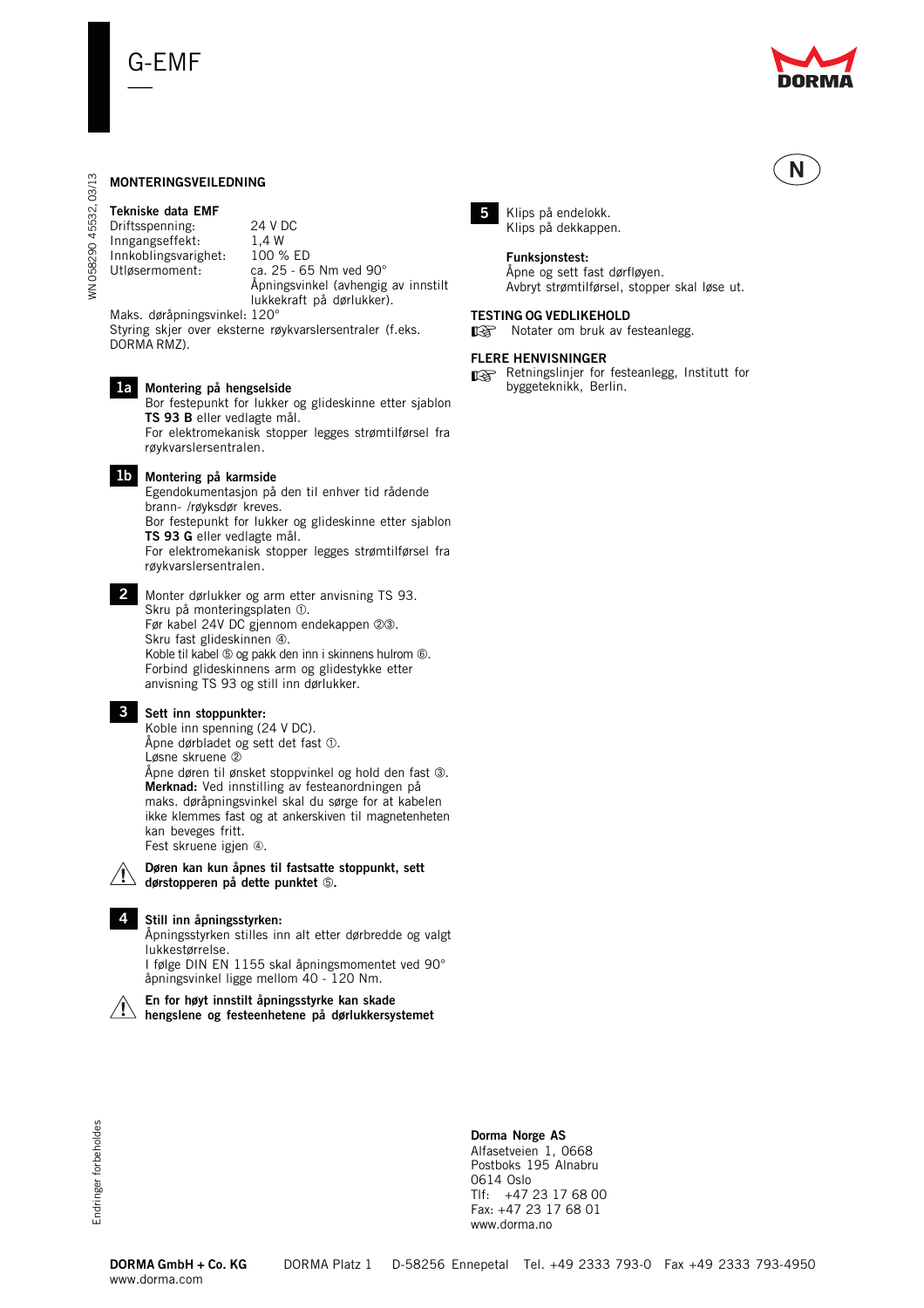

# **ASENNUSOHJE**

WN 058290 45532, 03/13

**VN 058290** 

45532,

03/13

# **Tekniset tiedot, EMF**

Käyttöjännite: 24 V DC.<br>Ottoteho: 1.4 W Ottoteho: Käyttäprosentti: 100 % ED<br>Vapautusmomentti: n. 25 - 65 Nm 90° Vapautusmomentti:

aukaisukulmassa (riippuu sulkimeen asetetusta sulkeutumisvoimasta).

maks. oven aukenemiskulma: 140° Aktivointi tapahtuu ulkoisten savunilmaisulaitteiden kautta (esim. DORMA RMZ).

# **Asennus saranapuolelle 1a**

Sulkimen ja liukukiskon kiinnityspisteet porataan mallineen **TS 93 B** tai mittapiirroksen avulla. Sähkömekaanista aukipitomekanismia varten on asennettava virransyöttö laukaisukeskukselta.

#### **Asennus saranoiden vastaiselle puolelle 1b**

Vaaditaan hyväksyntätodistus järjestelmän soveltuvuudesta käytettäväksi kyseessä olevan palotai savusuojaoven kanssa. Sulkimen ja liukukiskon kiinnityspisteet porataan mallineen **TS 93 G** tai mittapiirroksen avulla. Sähkömekaanista aukipitomekanismia varten on asennettava virransyöttö laukaisukeskukselta.

Ovensuljin ja varsi asennetaan ohjeen TS 93 mukaisesti. **2** Asennuslevy ruuvataan kiinni 1. 24V DC -johto viedään päätykappaleen läpi 23. Liukukisko ruuvataan paikalleen 4. Johto liitetään ®, ja työnnetään kiskon tyhjään tilaan  $6$ .

Liukukiskon varsi ja liukukappale yhdistetään ohjeen TS 93 mukaisella tavalla ja ovensuljin säädetään.

# **Aukipitokulman säätö:**

**3**

Kytke jännite (24 V DC). Avaa ovi ja anna sen lukkiutua auki  $\Phi$ . Löysää ruuvit 2 Avaa ovi haluttuun aukipitokulmaan asti ja pidä siitä kiinni 3. **Huomio:** Kun lukitusyksikkö on asetettu oven maksimaaliseen aukipitokulmaan, on varmistettava, että kaapeli ei jää kiinni ja että magneettiyksikön



**aukipitokulmaan saakka, asenna tähän kohtaan ovenpysäytin .**

# **Vapautumismomentin säätö: 4**

Vapautumismomentti säädetään oven leveyden ja valitun sulkimen koon mukaan. Standardin DIN EN 1155 mukaan on vapautusmomentin oltava 40 - 120 Nm oven avautumiskulman ollessa 90°.

**Liian suureksi säädetty vapautumismomentti saattaa**  $\sqrt{1}$ **johtaa ovensuljinjärjestelmän saranoiden ja kiinnityselementtien vaurioitumiseen.**

# **DORMA Finland Oy**

Äyritie 12 C 01510 Vantaa Tel. +358-10 218 8100 Fax +358 9 878 4067



5 Kiinnitä päätykappaleet. Kiinnitä kotelon osat paikalleen.

**HYVÄKSYNTÄTARKASTUS JA HUOLTO**

#### **Toimivuuskoe:**

Avaa ovi ja jätä se auki (aukipitomekanismi).. Keskeytä virransyöttö – aukipitomekanismin on vapauduttava.

# ☞ Tiedote aukipitolaitteiden käytöstä.

### **MUITA OHJEITA**

☞ Berliinissä sijaitsevan Saksan Rakennustekniikan Instituutin julkaisemat aukipitolaitteisiin liittyvät normit.